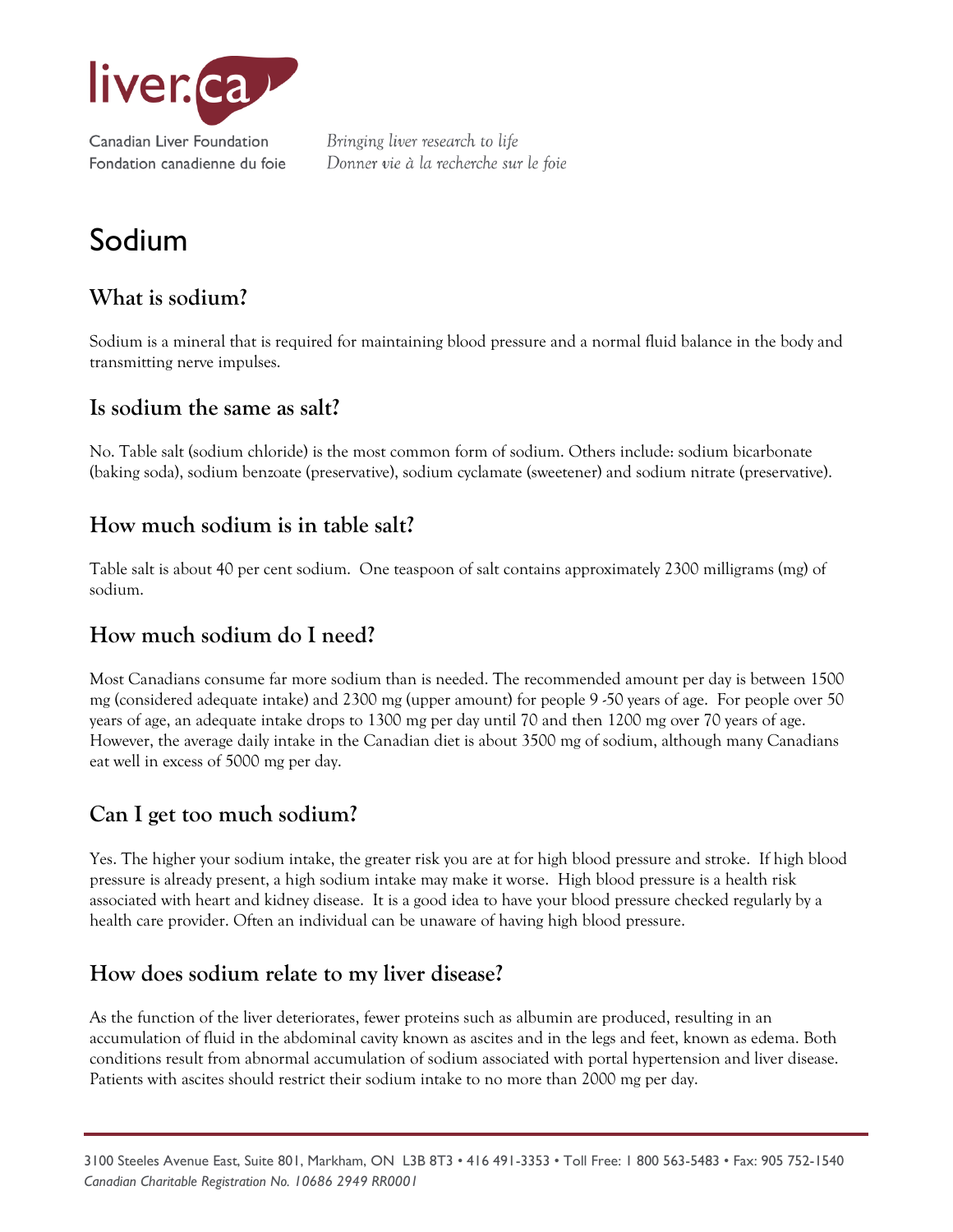

# **Do I have to avoid all salty foods?**

Not necessarily all the time. However, if you want to lower your sodium intake to meet current recommendations, you should avoid eating salty foods on a daily basis. Your physician will advise you as to whether or not you need to restrict your sodium intake. Learning to read food labels to check the sodium level per serving will help you to compare foods for sodium content and to make food choices with lower sodium content.

| <b>HIGHER SODIUM CHOICES</b>                 | LOWER SODIUM CHOICES                       |
|----------------------------------------------|--------------------------------------------|
| Canned vegetables                            | Fresh or frozen vegetables                 |
| Vegetable juices                             |                                            |
| Creamed vegetables                           | Uncreamed vegetables                       |
| Bouillon cubes                               | Homemade stock/broth*                      |
| Processed cheeses                            | <b>Block</b> cheeses                       |
| <b>Dill Pickles</b>                          | Fresh cucumbers                            |
| Sauerkraut                                   | Fresh cabbage                              |
| Ready-to-eat cereals                         | Home-prepared cereals                      |
| Instant cooked cereals                       | Quick cooked cereals                       |
| Canned and dehydrated soup                   |                                            |
| Ready to eat and frozen store bought meals   |                                            |
| Jelly powders                                | Homemade gelatin desserts                  |
| Rice & pasta mixes                           | Homemade versions of these foods           |
| Casserole mixes                              |                                            |
| Cake & cookie mixes                          |                                            |
| Instant potato mixes                         |                                            |
| Gravy, sauce & dip mixes                     |                                            |
| Smoked, pickled canned or                    | Fresh meat, fish and poultry               |
| seasoned meats, fish and poultry             |                                            |
| Luncheon meats                               |                                            |
| Garlic salt, onion salt, celery salt         | Garlic powder, onion powder, fresh celery, |
|                                              | garlic, onion                              |
| Ketchup, soya, steak, & Worcestershire sauce | Lemon, vinegar, herbs                      |
| Salt shaker                                  | Herb shaker**                              |
| Restaurant meals                             | Home cooked meals                          |

\* When you make your homemade stock or broth, be careful when you use commercial products, they may contain unexpected additional sodium.

\*\*Read labels carefully to ensure low sodium content.

# **Always taste before salting!**

This usually means you will use less salt. Try this test. Place wax paper or foil over a plate and pretend you are salting a meal. Measure the salt. One teaspoon contains about 2300 mg of sodium.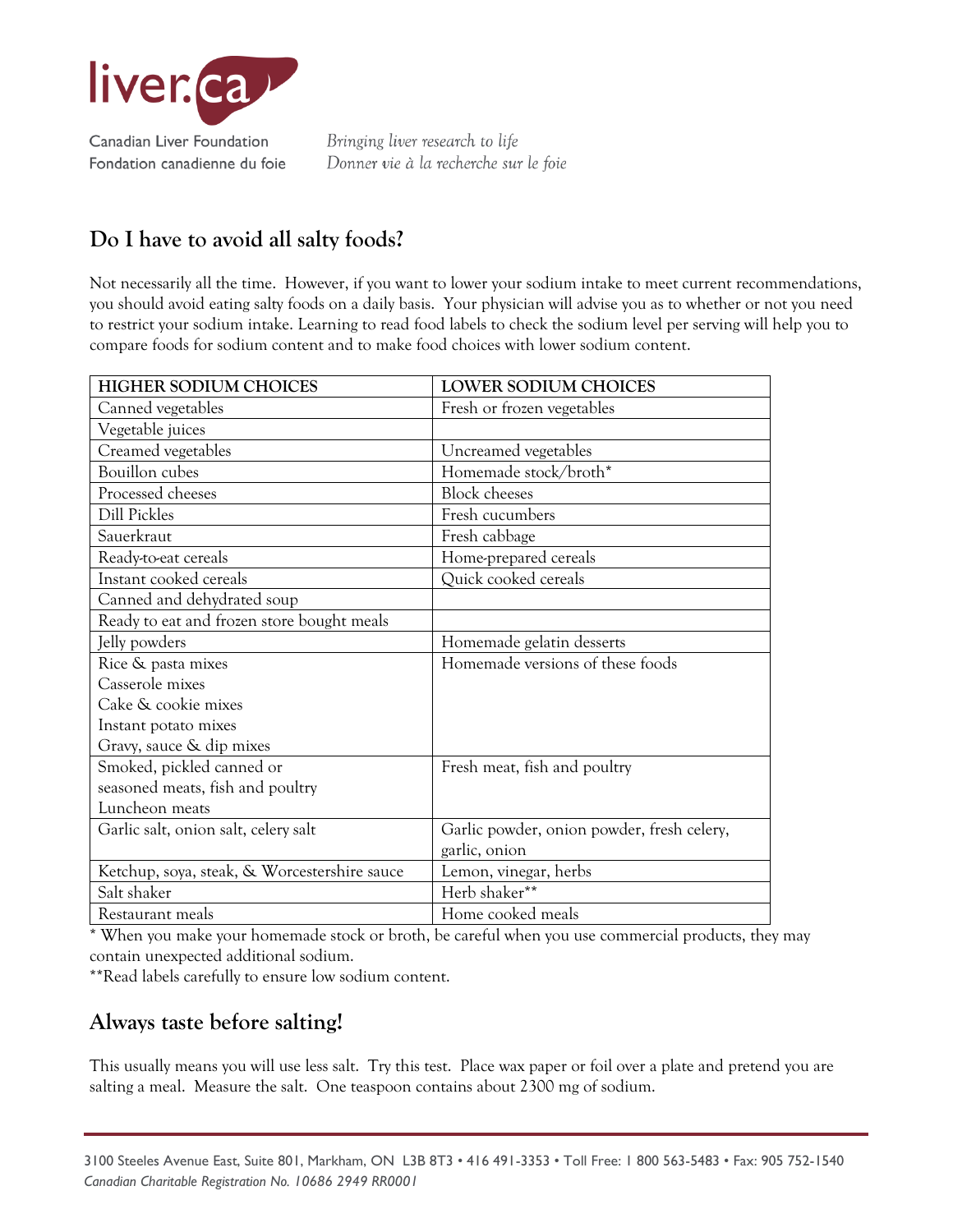

Fondation canadienne du foie

Bringing liver research to life Donner vie à la recherche sur le foie

# **Add less salt when you prepare and cook food!**

Try adding less salt to your food for example, when cooking vegetables, pastas, soups and stews.

#### **Reduce the salt in recipes!**

Your taste for salt is a learned taste that can be unlearned. Gradually reduce the salt in recipes so your taste for salt can adjust more easily. The salt in most recipes can be halved with no effect on the product.

# **Experiment with other flavourings!**

Lemon and vinegar are natural flavour enhancers that are low in sodium. Replace the salt shaker with an herb shaker (combine one tablespoon each: dried basil, parsley, marjoram, thyme, sage, onion and/or garlic powder).

# **Plan ahead to reduce your reliance on high sodium convenience foods!**

The more 'instant' or processed a food, the more likely it is to be high in sodium. The same food made from scratch has less sodium added and tends to be less expensive.

#### **Be aware of the sodium content of the food you eat!**

Read the list of ingredients on labels for other sodium-containing compounds in addition to salt such as: monosodium glutamate (MSG), sodium benzoate, sodium nitrate and sodium bicarbonate.

#### **Should pregnant women cut down on salt?**

Sodium used to be restricted in pregnancy because it was thought this would help reduce fluid retention. However it is now known that a certain amount of fluid retention is part of having a normal pregnancy and a healthy baby. Sodium is necessary to 'balance' the extra fluid in the pregnant woman's body. Therefore sodium restriction is NOT recommended in pregnancy. If you think you use a lot of salt, it would be a good idea to discuss this with your physician.

#### **Choose your food wisely.**

The following table shows some interesting differences in the sodium content of some foods. Try to get in the habit of considering the sodium content of the meal as a whole. Ask yourself if there is a lower-sodium alternative. For example, if you use canned instead of fresh tomatoes in a recipe, you could add less salt than called for by the recipe. Fresh or frozen corn would be a lower-sodium alternative to canned or creamed corn and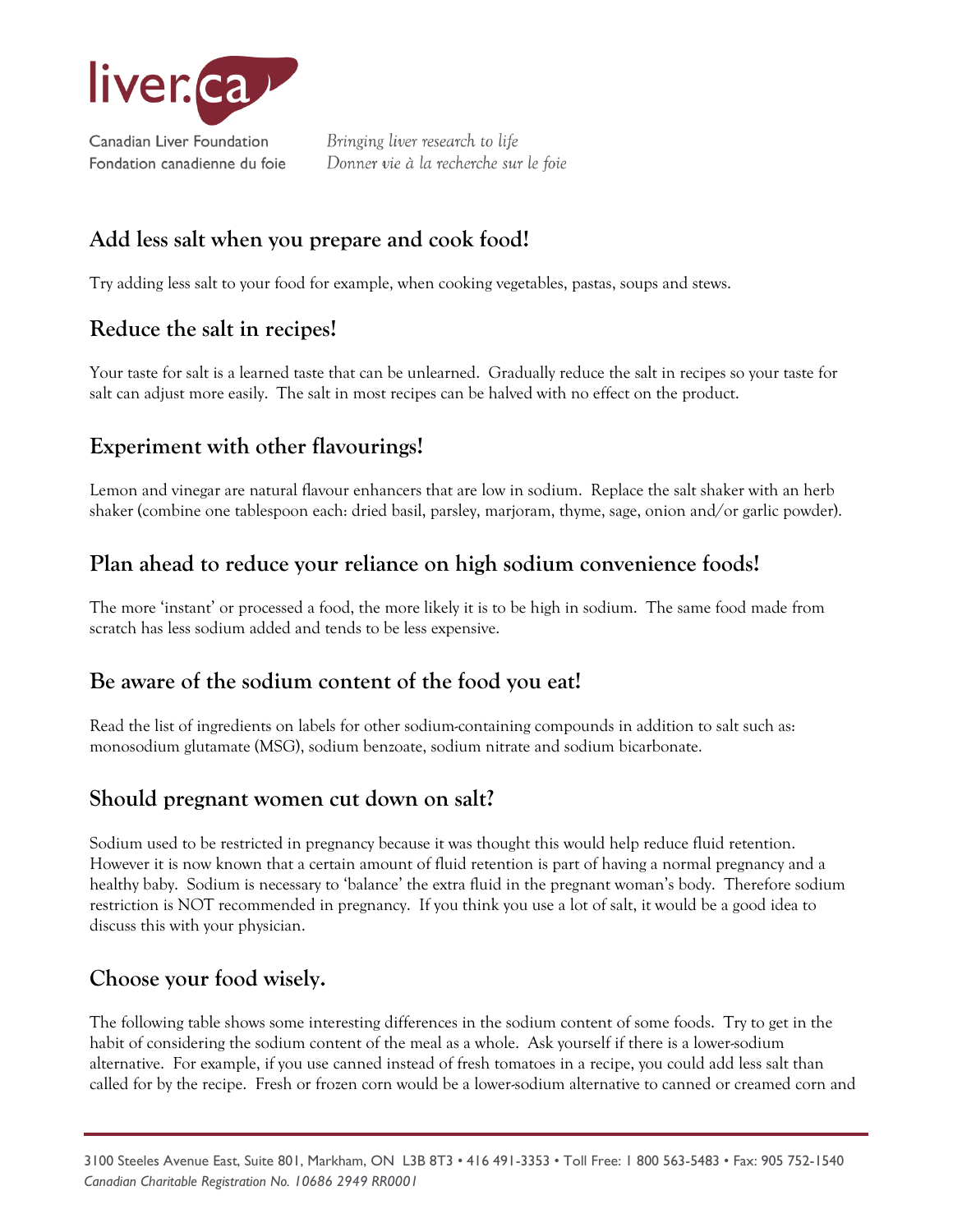

would thus be a better accompaniment to a high-sodium meat such as ham. Remember that 3/4of your daily sodium intake could be from pre-made or packaged foods.

| Apple                                | Applesauce                     | Apple Pie                        |
|--------------------------------------|--------------------------------|----------------------------------|
| $2 \text{ mg}$                       | $1 cup - 6 mg$                 | $1/8$ frozen- 208 mg             |
| <b>Bread</b>                         | Pound Cake                     | English Muffin                   |
| 1 slice, white - 114 mg              | 1 slice - 171 mg               | 393 mg                           |
| <b>Butter</b>                        | <b>Butter</b>                  | Margarine                        |
| 1 tbsp, unsalted $-2$ mg             | 1 tbsp, salted $-116$ mg       | $1$ tbsp - 140 mg                |
| Chicken                              | Chicken Pie                    | Chicken Dinner                   |
| $\frac{1}{2}$ breast - 69 mg         | frozen $-907$ mg               | Fast food - 2243 mg              |
| Corn                                 | Canned Corn                    | Corn Flakes                      |
| $1 \text{ mg}$                       | $1 cup - 194 mg$               | $1 \text{ cup} - 256 \text{ mg}$ |
| Cucumber                             | Cucumber with salad dressing - | Dill Pickle                      |
| $7 \text{ slices} \sim 2 \text{ mg}$ | $234 \text{ mg}$               | 928 mg                           |
| Lemon                                | Soy Sauce                      | Salt                             |
| $1 \text{ mg}$                       | 1 tbsp - $1029$ mg             | 1 tbsp - 1938 mg                 |
| Milk                                 | Dry Milk                       | Cottage Cheese                   |
| $1 cup - 122 mg$                     | $\frac{1}{2}$ cup - 322 mg     | $4$ oz. - 475 mg                 |
| Pork                                 | Bacon                          | Ham                              |
| $3 \text{ oz.} - 59 \text{ mg}$      | 4 slices $-548$ mg             | 3 oz. - 1114 mg                  |
| Potato                               | Potato Chips                   | Instant Mashed                   |
| $5 \text{ mg}$                       | 10 pcs - 200 mg                | $1 \text{ cup} - 485 \text{ mg}$ |
| Steak                                | Jumbo Burger                   | Meat Loaf                        |
| $3 \text{ oz.} - 55 \text{ mg}$      | Fast food - 990 mg             | frozen dinner - 1304 mg          |
| Tomato                               | Tomato Soup                    | <b>Tomato Sauce</b>              |
| $14 \text{ mg}$                      | 1 cup - 932 mg                 | 1 cup - 1498 mg                  |
| Water - Tap                          | Club Soda                      | Antacid in water                 |
| $8$ oz. $-12$ mg                     | 8 oz. - 39 mg                  | 564 mg                           |

# **How Sodium Increases With Processing**

#### **Does the sodium content of the water supply vary?**

YES! The sodium content of the water supply varies from one area to another. Some bottled water has sodium compounds added as well. Check the ingredients on the bottle. However, the level of sodium may not be listed.

| LOW SODIUM               | MEDIUM SODIUM        | <b>HIGH SODIUM</b>       |
|--------------------------|----------------------|--------------------------|
| 100 mg or less per litre | 101-300 mg per litre | 301 mg or more per litre |